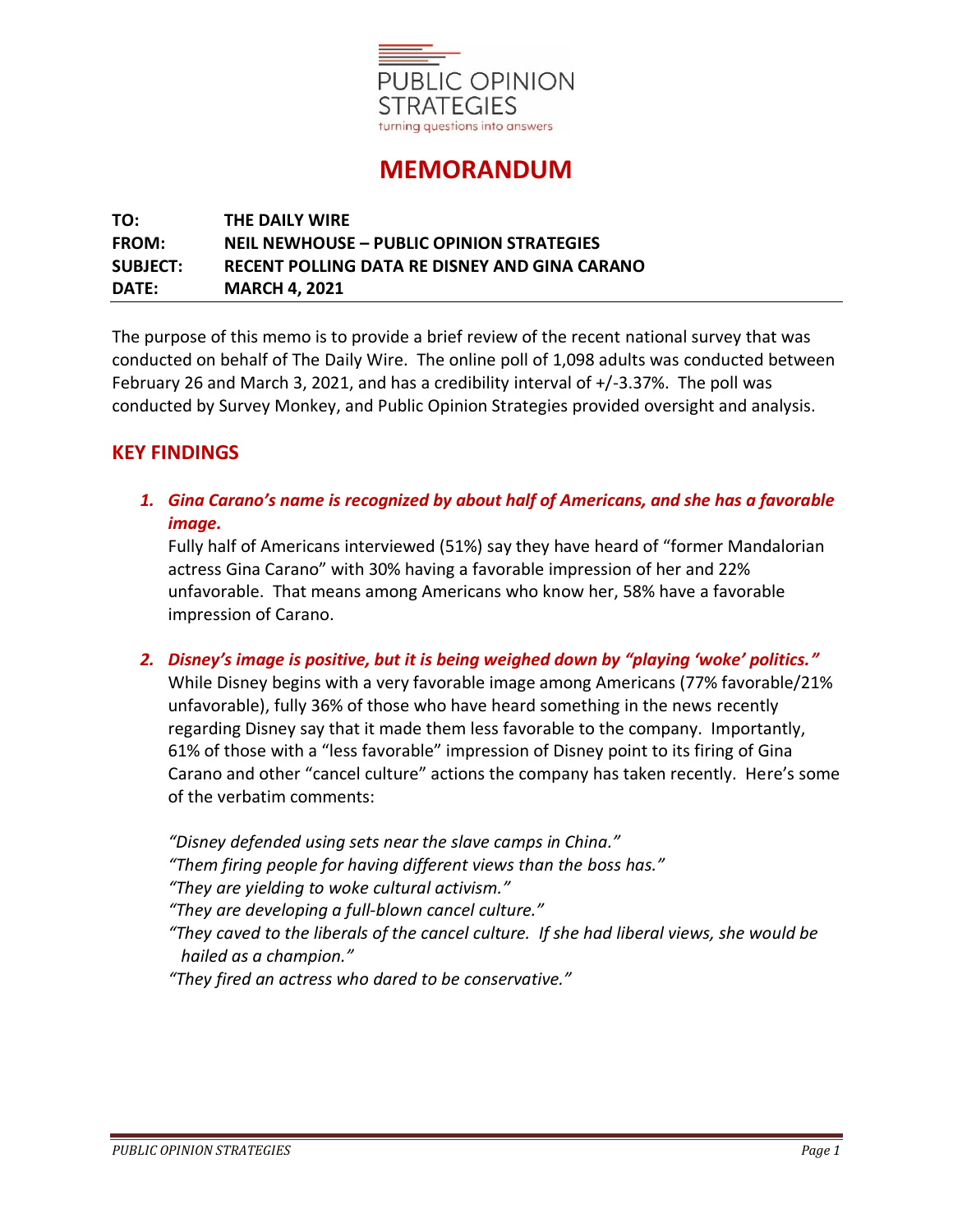*3. A majority of Americans oppose Disney's filming in a region of China where the US Government has accused the Chinese of genocide against the Uighurs, oppose Disney's decision to close down popular rides at its theme parks because activists have claimed they have racist origins, oppose Disney's firing of Gina Carano for her social media post and oppose Disney's threat to pull out of doing business in Georgia because of that state's "heartbeat" law.*

By 84%-16% Americans oppose Disney's decision to film a movie in a region China where one of China's minority groups, the Uighur people, have reportedly been imprisoned. A majority of Americans across all age groups, gender, ethnicity and region of the country oppose this action by Disney.

By 64%-36%, Americans oppose Disney's decision to close down popular rides at its theme parks after activists said the rides have racist origins and messages. A majority of Americans of color also oppose this decision, as well as 60% of Disney fans.

By 58%-42%, Americans oppose Disney's decision to fire Gina Carano from the Mandalorian series over her social media posts. Disney's decision to fire Gina Carano is opposed by a majority of Americans across all age groups, gender, and ethnicity, as well as majorities of Republican and Independents, and 40% of Democrats.

By 54%-46%, Americans oppose Disney's threat to pull out of doing business in the state of Georgia after the state government passed legislation banning abortion when a doctor can detect a fetal heartbeat. This decision is opposed by 50% of women and a majority of Republicans and Independents as well as nearly one-third (31%) of Democrats. Fifty-one percent of Disney fans also oppose the company inserting itself into abortion politics.

## *4. Disney's actions make a majority of Americans less favorable to the company and less likely to watch Disney programming.*

After hearing about actions that Disney has recently taken, fully 60% of Americans say they have a less favorable impression of the company, and 58% say they are less likely to watch Disney programming.

### *5. Disney's politically tinged actions also polarize its fans.*

Among fans of Disney's entertainment offerings, 51% say they view the company less favorably after learning of its recent activities, while 47% said it made them less likely to watch Disney's programming in the future.

## *6. Nearly half of Americans believe that Hollywood executives and the country's entertainment industry are biased against conservatives and Republicans.*

Forty-seven percent of Americans believe that Hollywood is biased against Republicans and conservatives, including 75% of conservatives themselves. Just 25% of Americans disagree, saying Hollywood is not biased against conservatives and Republicans.